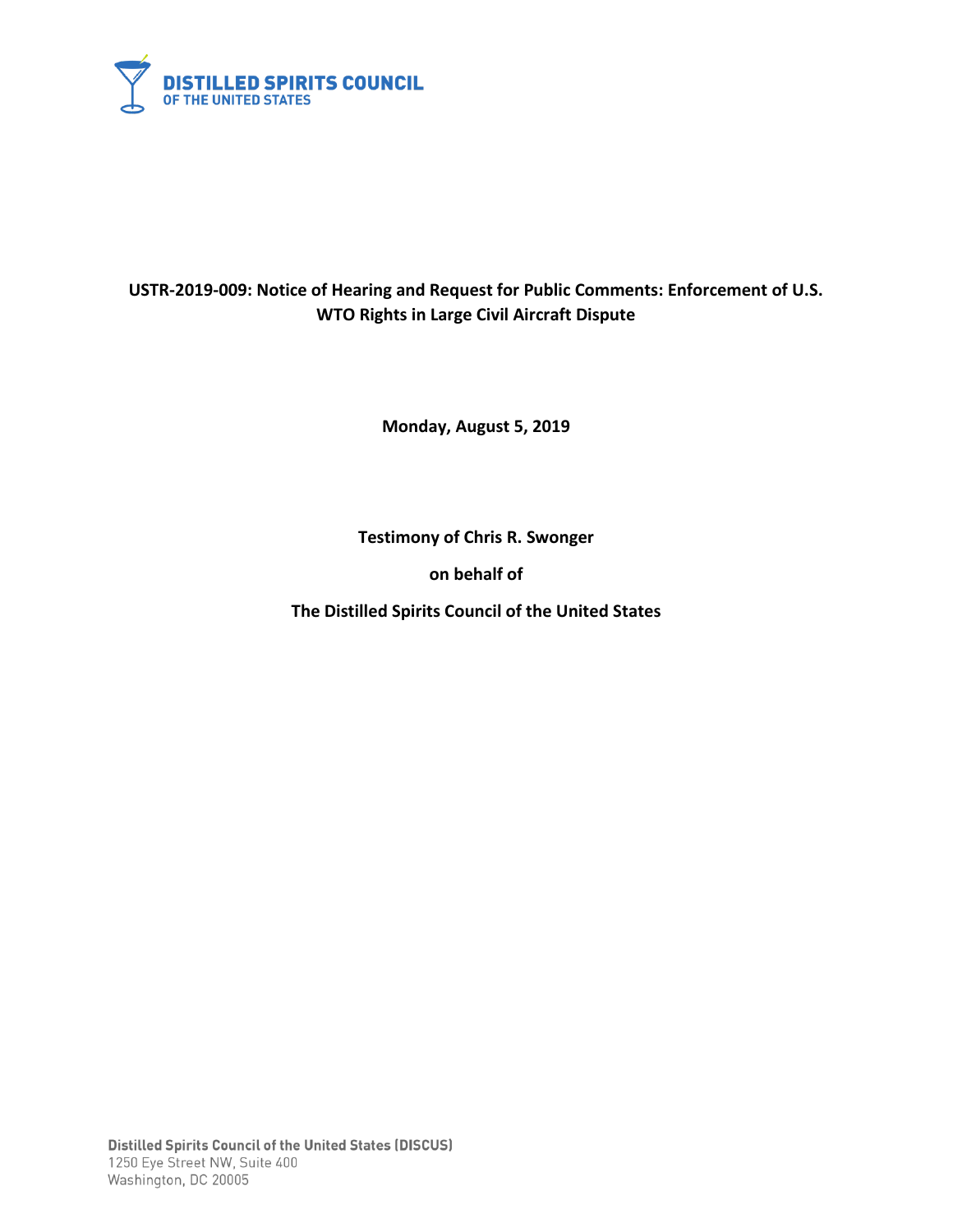

My name is Chris Swonger and I am the President and CEO of the Distilled Spirits Council of the United States (DISCUS) which is the leading voice and advocate for the U.S. distilled spirits industry. The Distilled Spirits Council represents over 60 percent of all spirits sold in the U.S. and approximately 75 percent of total U.S. spirits exports. Nearly 1.6 million people are employed in the United States in the production, distribution and sale of distilled spirits.

I am here today to reiterate our industry's long-standing opposition to tariffs on distilled spirits.

The Distilled Spirits Council has consistently supported the U.S.' efforts to open overseas markets and ensure that our trading partners adhere to the rules-based trading system. The U.S. spirits industry is unique because we have enjoyed the benefits of tariff-free trade with the European Union (EU) for more than two decades. As a result, the EU is the largest export market for U.S. spirits and accounts for 46 percent of global U.S. spirits exports. In 2018, American Whiskey exports to the EU reached \$704 million, accounting for nearly 60% of total American Whiskey exports.

It is important to note that the EU and U.S. spirits industries are deeply interconnected, with many companies owning a range of distinctive U.S. and EU spirits, such as Bourbon, Cognac, Irish Whiskey, Scotch Whisky, and Tennessee Whiskey in order to satisfy consumer demand. While tariffs imposed on EU spirits may appear to only harm EU companies, this is simply not the case. The same is true for EU tariffs on American spirits. Thus, imposing tariffs would compound the negative impact on companies that are already suffering the damaging impact of the EU's current retaliatory tariff on American Whiskeys.

Our EU counterparts share our strong opposition to the application of any tariffs on distilled spirits. They are strongly urging the Commission to remove the EU's retaliatory tariff on American Whiskey as soon as possible. In addition, they are working hard to ensure that the EU is aware of the interconnectedness of our sector and to urge that the EU does not include U.S. spirits on its final list of products for tariffs in its parallel case.

We are concerned that if the U.S. places tariffs on EU origin spirits, including liqueurs and cordials, brandies, and whiskeys, it will lead to numerous negative unintended consequences for the U.S. beverage alcohol sector and, therefore, the U.S. economy.

The beverage alcohol sector creates good paying jobs in every state, from the production, import, and wholesale, as well as jobs throughout the hospitality industry. Our suppliers include farmers that provide the grains to packaging producers that produce the bottles, caps, labels, etc. Depending on the level of tariffs imposed on EU spirts and wine, we estimate that it would negatively impact U.S. businesses, leading to a loss of between 11,200 and 78,600 jobs across the U.S.